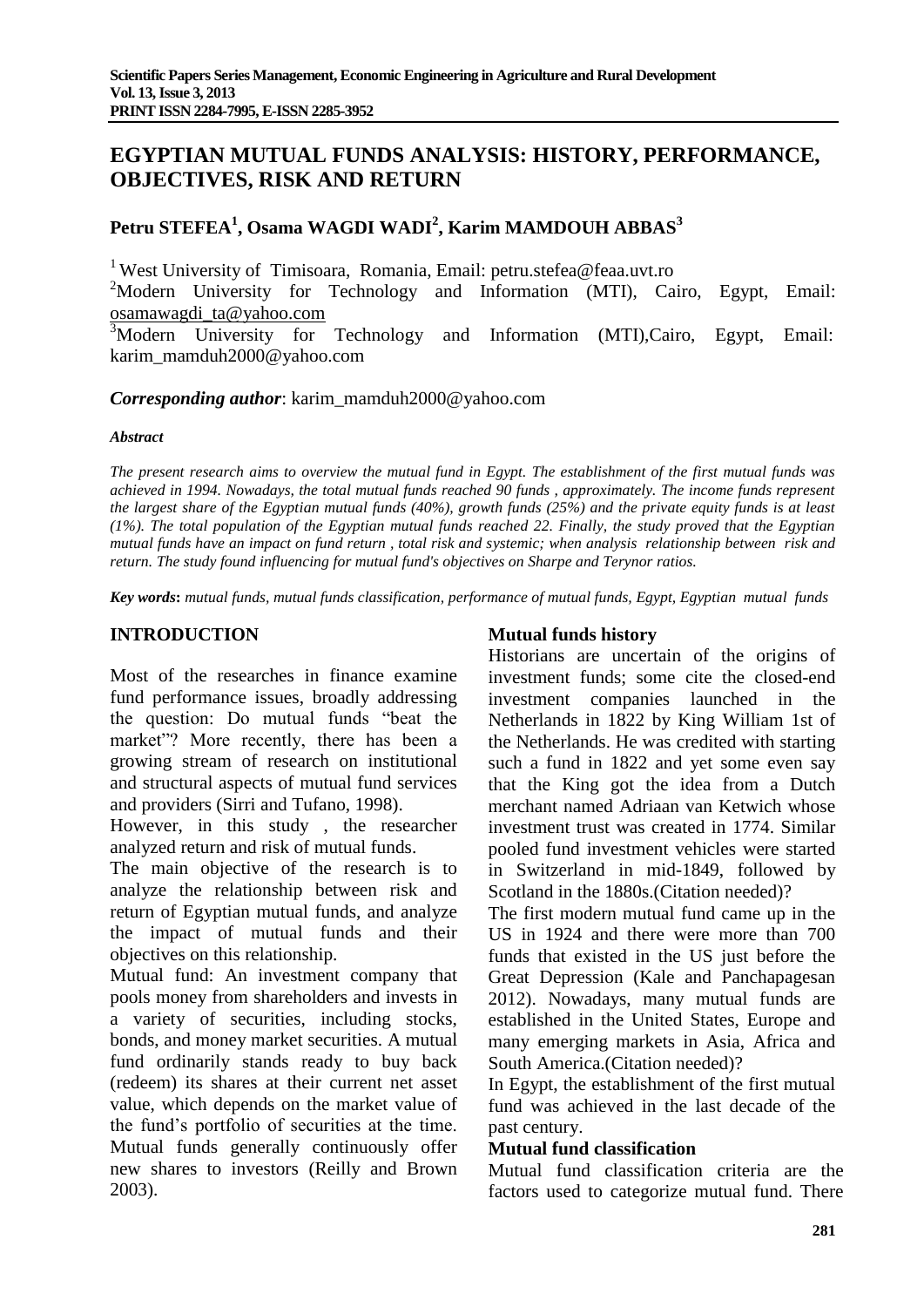are many criteria that are commonly used to classify the various types of mutual portfolios by what is generally referred to as type or category. These include six types:

a.Trading shares (Closed - end fund and openend fund )

b. Components (Stock funds , bond funds and money market funds)

c. Style (objectives) (see that later)

d.Capitalization (size)(large-cap, mid-cap and micro-cap).

e. Sector or industry

f. Geographic coverage (local, international and emerging market)

# **Objectives of mutual fund**

A mutual fund has many objectives which include:

a.Growth funds seek high rates of return from capital gains where they undertake significant risks in order to earn these gain

b.Income funds seek both cash dividend income and, capital gains and, as a result, are less risky than growth funds.

c.Income and growth funds want to earn primarily cash dividends and, to a lesser extent, capital gains

d.Balanced funds claim to be in pursuit of income, growth and stability.

# **Risk of mutual fund**

The sources of mutual fund risk are:

a.Business risk; b.Financial risk; c.Liquidity risk; c.Exchange rate risk; d.Country risk.

However, a mutual fund has two types of risks:

*a.Systemic risk:* The variability of returns that is due to macroeconomic factors that affect all risky assets. Because it affects all risky assets, it cannot be eliminated by diversification (Reilly and Brown, 2003).

*b. Unsystematic risk:* Risk that is unique to an asset, derived from its particular characteristics. It can be eliminated in a diversified portfolio (Reilly and Brown, 2003).

# **Risk management of mutual fund**

Diversification is one of two general techniques for reducing fund risk. The other is hedging.

Diversification relies on the lack of a tight positive relationship among the assets, returns, and works even when correlations are near zero or somewhat positive. Hedging relies on negative correlation among assets, or shorting assets with positive correlation.

A hedge is an investment position intended to offset potential losses that may be incurred by a companion investment. A hedge can be constructed from many types of financial instruments, including forward contracts, swaps, options and insurance.

Standard Deviation of Return



Fig.1.Risk of mutual fund.

# **Performance measures of mutual fund**

Evaluating the performance of mutual funds in general, mainly related to the determination of the success of the portfolio manager to achieve balance between the different rates of return and acceptable levels of risk.

Thus, evaluating the performance of mutual funds does not mean only measure return on these funds, but also means measuring the levels of risk associated with those returns during a certain time.

There are many methodologies to measure the performance of mutual funds**<sup>1</sup>** , Since 1965 Treynor, Sharpe were the first researchers whom evaluate fund performance (Treynor, 1965 and Sharpe, 1966).

# **Treynor ratio:**

Treynor (1965) developed a method for measuring performance**<sup>2</sup>** and evaluating the fund by using Treynor's ratio. This ratio estimates return generated by the fund over and above risk free rate of return (generally taken to be the return on securities backed by the government, as there is no credit risk associated), during a given period and systematic risk associated with it (Beta). The equation form is shown as follows:

TR = ( R<sup>P</sup> – RF) / βP..............................................................**<sup>1</sup>**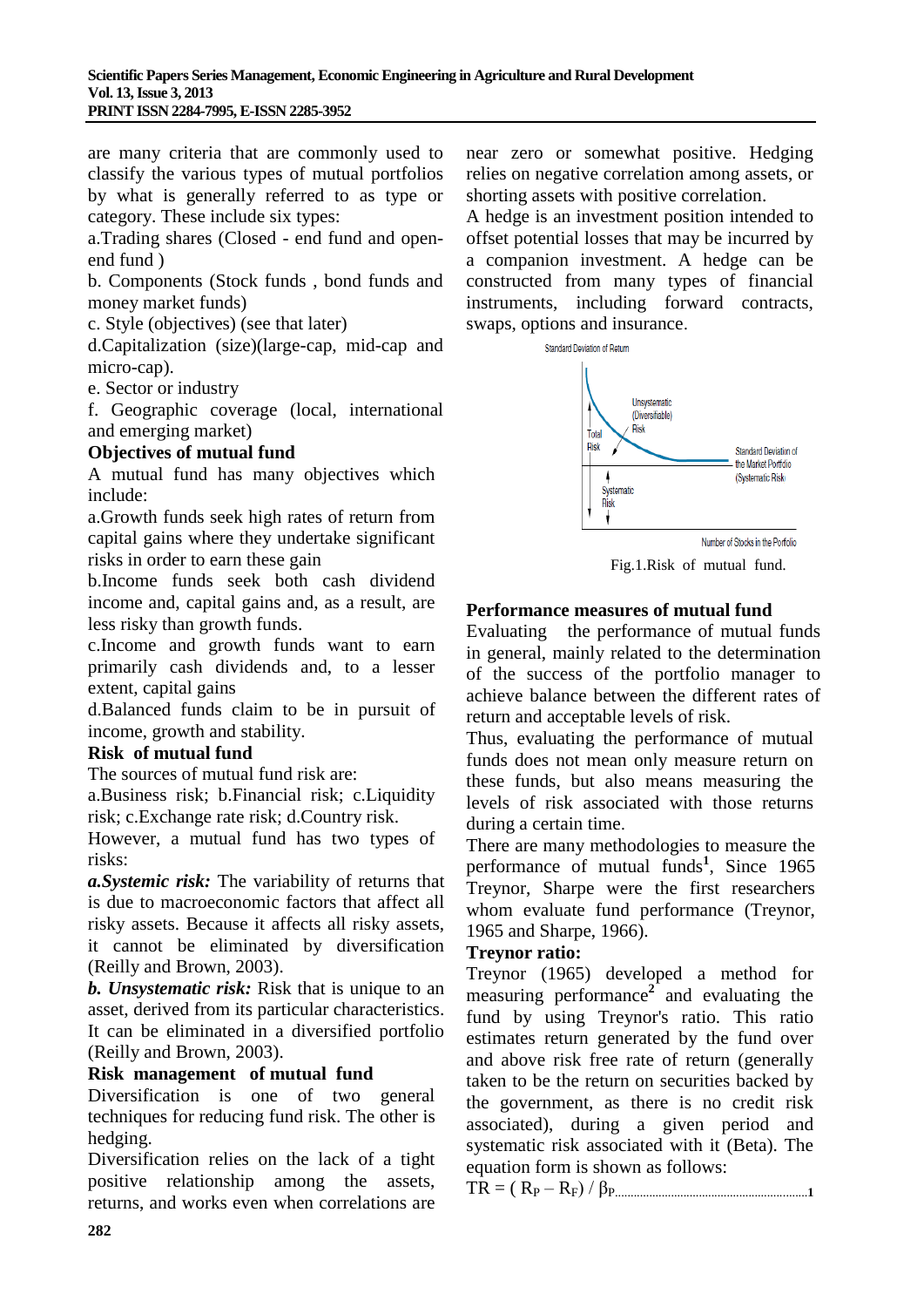where: TR- Treynor ratio,  $R_P$ -Average fund return,  $R_F$ -Average risk free rate (3-month T-Bill) and  $\beta_P$  - Beta of the fund.

# **Sharpe ratio:**

In this ratio, performance of a fund is evaluated on the basis of Sharpe ratio, which is a ratio of returns generated by the portfolio over and above risk free rate of return and the total risk associated with it. According to Sharpe(1966), it is the total risk of the portfolio that the investors are concerned about.

So, the model evaluates portfolios on the basis of reward per unit of total risk, as shown in equation 2:

SR= ( R<sup>P</sup> – RF) / σP...............................................................**<sup>2</sup>** where: SR- Sharpe ratio, R<sub>P</sub> - Average fund return, RF-Average risk free rate (3-month T-Bill) and  $\sigma_P$ -Standard deviation of returns of the fund.

# **MATERIALS AND METHODS**

The authors used the survey method to describe and analyze the relationship between risk and return of Egyptian mutual funds.

The authors collected data from the Egyptian Stock Exchange, The Egyptian Investment Management Association (EIMA) and Central Bank of Egypt.

# **RESULTS AND DISCUSSIONS**

# **The Egyptian Funds**

In 1994, the first Egyptian mutual funds were established in industry field and in 2012, 7 mutual funds were established. During the period of 1994 till 2013, the established mutual funds reached approximately 90 funds in Egypt (Fig.2).

\_\_\_\_\_\_\_\_\_\_\_\_\_\_\_\_\_\_\_\_\_\_\_\_\_\_\_\_\_\_\_\_\_\_\_\_\_\_\_\_

<sup>1</sup> See also:

- **Jensen's alpha.**
- The Modigliani and Modigliani. Measure (MM).
- $\blacksquare$  The Information Ratio (IR).

\_\_\_\_\_\_\_\_\_\_\_\_\_\_\_\_\_\_\_\_\_\_\_\_\_\_\_\_\_\_\_\_\_\_\_\_\_\_\_\_\_\_\_\_\_\_\_\_\_\_\_\_

- The TT measure (TT).
- Snail Trail Method.

 $2$  The Fama's Performance Measure.

Egyptian mutual funds had three currencies as a basis for issuing as follows:

> a. Egyptian Pound(L.E.)\* (57,782,453,128 L.E. at 31/12/2012) b.U.S. Dollar

(93,024,125 \$ at 31/12/2012)

c.Euro

 $(24,475,953 \in \text{at } 31/12/2012)$ \*One American dollar = 6.95 Egyptian pound (L.E.) according to prices of 2013



Fig. 2: Number of funds issued each year.



Fig.3: The structure of the Egyptian mutual funds.

# **The population**

**The population** of the study is Egyptian mutual funds; this mutual funds classification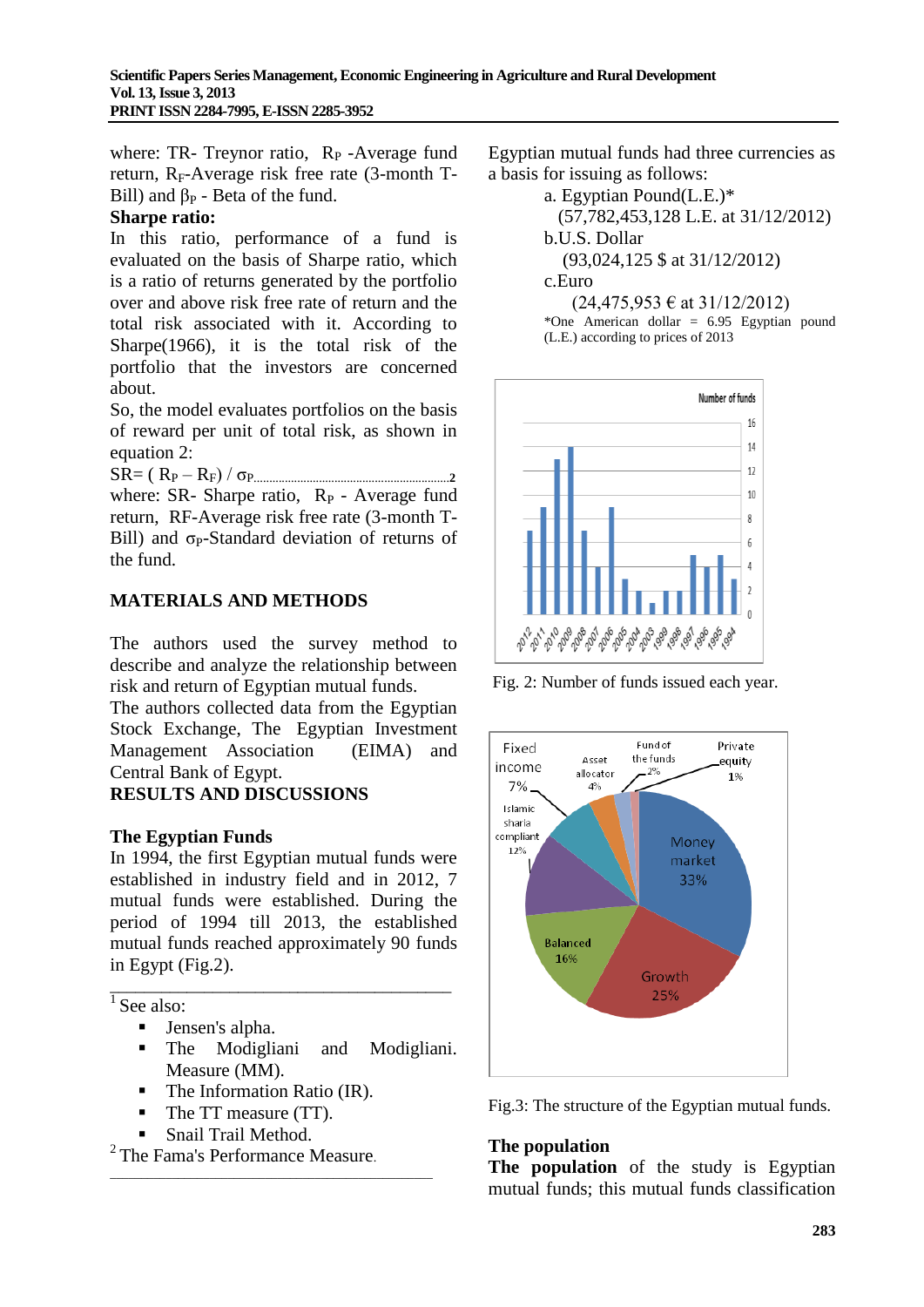criteria objectives (Income funds - Growth funds - Income and growth funds -Balanced funds). The present study has 22 Egyptian mutual funds.

#### **Statistical analysis**

# **1.The relationship among mutual fund objectives and return**

Table 1. Regression analysis among mutual fund objectives and return (Model and ANOVA).

A. Model Summary **Model Summary**





b. Dependent Variable: R

Table 1 shows that the objective of Egyptian mutual funds explains (30%) of the fund return at the 5% level of significance.

# **2.The relationship among mutual fund objectives and total risk**

Table 2. Regression analysis among mutual fund objectives and total risk(Model and ANOVA).

A. Model Summary **Model Summary**



B. ANOVA **ANOVA<sup>b</sup>**

|       |                               | <u>.</u>          |    |                |        |                   |
|-------|-------------------------------|-------------------|----|----------------|--------|-------------------|
| Model |                               | Sum of<br>Squares | ďf | Mean<br>Square |        | Sig.              |
|       | Regression                    | 3.306E-02         |    | 3.306E-02      | 19.610 | .000 <sup>a</sup> |
|       | Residual                      | 3.372E-02         | 20 | 1.686E-03      |        |                   |
|       | Total                         | 6.678E-02         | 21 |                |        |                   |
|       | a. Predictors: (Constant), TY |                   |    |                |        |                   |
|       | b. Dependent Variable: TR     |                   |    |                |        |                   |

Table 2 shows that the objective of Egyptian mutual funds explains (49.5%) of the fund total risk at the 5% level of significance.

\* One American dollar = 6.95 Egyptian pound (L.E.) according to prices of 2013.

# **3.The relationship among mutual fund objectives and systemic risk**

Table 3 shows that the objective of mutual funds explains (45.8%) of the fund systemic risk at the 5% level of significance.

|      | Variation coefficient of annual average prices % |                          |        |                  |
|------|--------------------------------------------------|--------------------------|--------|------------------|
| Year | Field<br>tomatoes                                | Winter white<br>cabbages | Onions | Green<br>peppers |
| 2004 | 21                                               | 42                       | 21     | 27               |
| 2005 | 19                                               | 27                       |        | 19               |
| 2006 | 42                                               | 56                       | 11     | 36               |
| 2007 | 19                                               | 24                       |        | 19               |
| 2008 | 19                                               | 39                       | 5      | 13               |
| 2009 | 28                                               | 27                       | 4      | 27               |
| 2010 | 9                                                | 6                        |        | 11               |

Table 3.Regression analysis among mutual fund objectives and systemic risk(Model and ANOVA).



|       |    |          |          | Std. Error |
|-------|----|----------|----------|------------|
|       |    |          | Adjusted | of the     |
| Model |    | R Square | R Square | Estimate   |
|       | ¬а | .458     | .431     | .1865      |

a. Predictors: (Constant), TY B. ANOVA **ANOVA<sup>b</sup>**

|       |            | Sum of  |    | Mean      |        |                   |
|-------|------------|---------|----|-----------|--------|-------------------|
| Model |            | Squares | df | Square    | E      | Sig.              |
|       | Regression | .589    |    | .589      | 16.933 | .001 <sup>a</sup> |
|       | Residual   | .696    | 20 | 3.478E-02 |        |                   |
|       | Total      | 1.284   | 21 |           |        |                   |

a. Predictors: (Constant), TY b. Dependent Variable: SR

### **4.Sharpe's ratio and mutual fund objectives**

Table 4.Kruskal-Wallis test for Sharpe's ratio.

#### **Test Statisticsa,b**



From Table 4, it may be noticed that there are differences among Sharpe's ratio for Egyptian mutual fund objectives at the 5% level of significance.

#### **5.Treynor's ratio and mutual fund objectives**

Table 5:Kruskal-Wallis test for Terynor's ratio.



Table 5.Variation coefficient, Average Price (%)